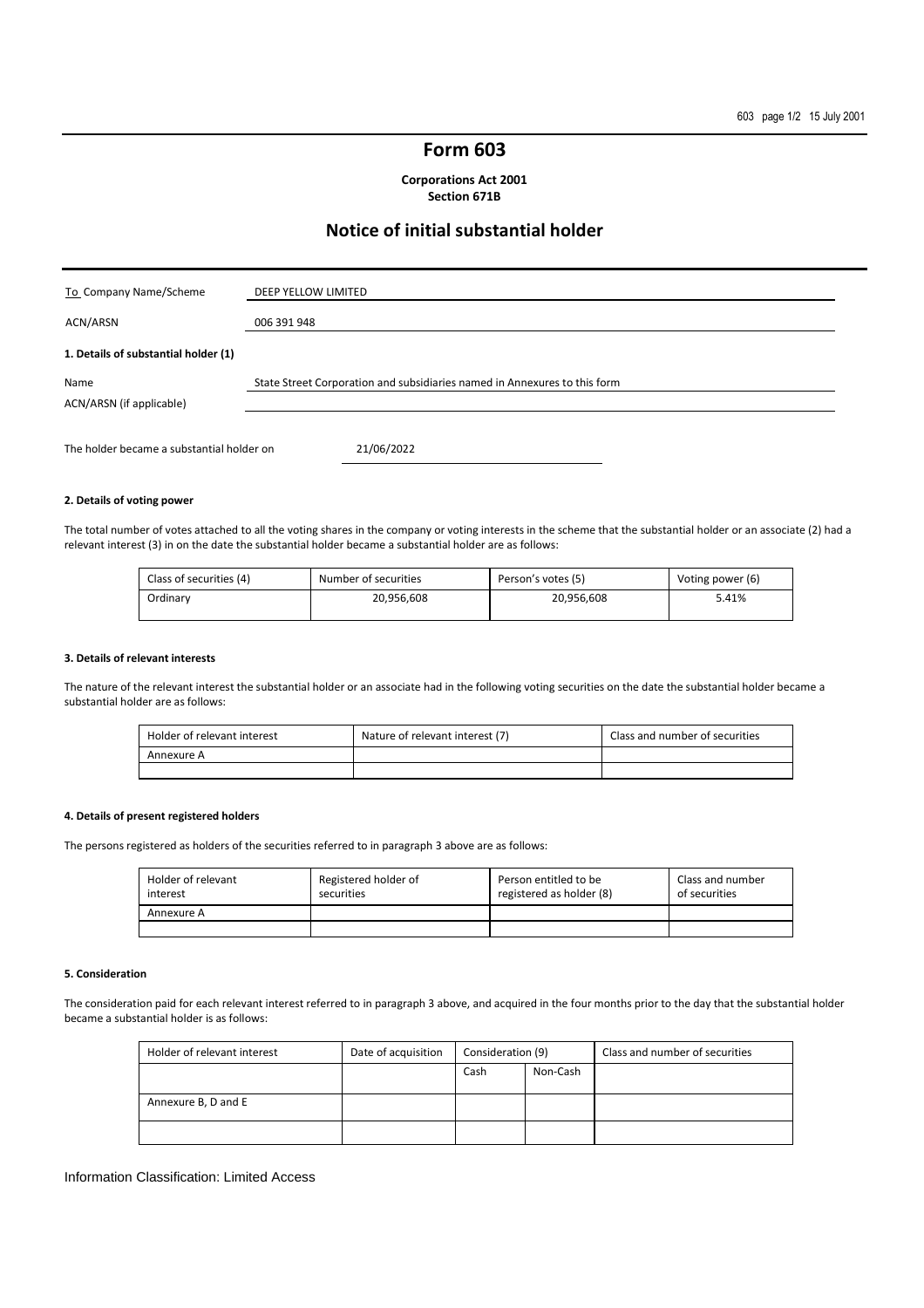### **6. Associates**

The reasons the persons named in paragraph 3 above are associates of the substantial holder are as follows:

| Name and ACN/ARSN (if applicable) | Nature of association |
|-----------------------------------|-----------------------|
| Annexure A                        |                       |

### **7. Addresses**

The addresses of persons named in this form are as follows:

| Name       | Address |
|------------|---------|
| Annexure C |         |
|            |         |

**Signature** 

| print name | Elizabeth Schaefer |                                                                             | Capacity: Authorised signatory |  |
|------------|--------------------|-----------------------------------------------------------------------------|--------------------------------|--|
| sign here  |                    | Digitally signed by Elizabeth Schaefer<br>Date: 2022.06.22 22:41:49 -04'00' | date 23/06/2022                |  |

### **DIRECTIONS**

- (1) If there are a number of substantial holders with similar or related relevant interests (eg a corporation and its related corporations, or the manager and trustee of an equity trust), the names could be included in an annexure to the form. If the relevant interests of a group of persons are essentially similar, they may be referred to throughout the form as a specifically named group if the membership of each group, with the names and addresses of members is clearly set out in paragraph 7 of the form.
- (2) See the definition of "associate" in section 9 of the Corporations Act 2001.
- (3) See the definition of "relevant interest" in sections 608 and 671B(7) of the Corporations Act 2001.
- (4) The voting shares of a company constitute one class unless divided into separate classes.
- (5) The total number of votes attached to all the voting shares in the company or voting interests in the scheme (if any) that the person or an associate has a relevant interest in.
- (6) The person's votes divided by the total votes in the body corporate or scheme multiplied by 100.
- (7) Include details of:
	- (a) any relevant agreement or other circumstances by which the relevant interest was acquired. If subsection 671B(4) applies, a copy of any document setting out the terms of any relevant agreement, and a statement by the person giving full and accurate details of any contract, scheme or arrangement, must accompany this form, together with a written statement certifying this contract, scheme or arrangement; and
	- (b) any qualification of the power of a person to exercise, control the exercise of, or influence the exercise of, the voting powers or disposal of the securities to which the relevant interest relates (indicating clearly the particular securities to which the qualification applies).

See the definition of "relevant agreement" in section 9 of the Corporations Act 2001.

- (8) If the substantial holder is unable to determine the identity of the person (eg if the relevant interest arises because of an option) write "unknown".
- (9) Details of the consideration must include any and all benefits, money and other, that any person from whom a relevant interest was acquired has, or may, become entitled to receive in relation to that acquisition. Details must be included even if the benefit is conditional on the happening or not of a contingency. Details must be included of any benefit paid on behalf of the substantial holder or its associate in relation to the acquisitions, even if they are not paid directly to the person from whom the relevant interest was acquired.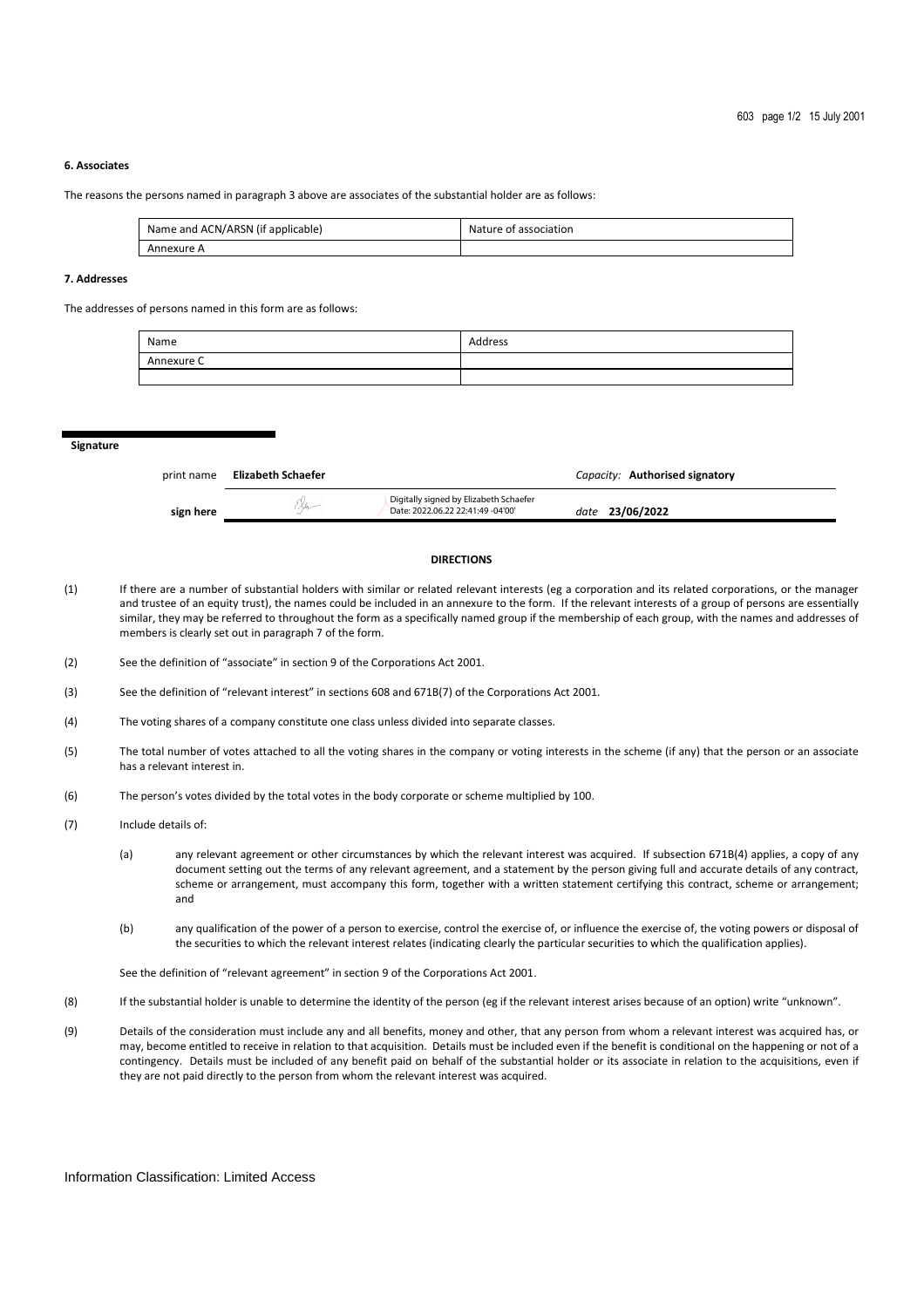### **This is Annexure A referred to in Form 603 Notice of initial substantial holder**

### Digitally signed by Elizabeth Schaefer Date: 2022.06.22 22:42:08 -04'00'

**\_\_\_\_\_\_\_\_\_\_\_\_\_\_\_\_\_\_\_\_\_\_\_\_\_\_\_\_\_\_\_\_\_\_\_\_\_\_ 23 June 2022 Elizabeth Schaefer Authorised Signatory**

## **3. Details of relevant interests 4. Details of present registered holders 6. Associates**

| <b>Holder of relevant interest</b>  | <b>Nature of Relevant Interest</b>                                                                                                                                                                                                                                              | <b>Registered Holder of securities</b> | Person Entitled to be registered as holder | <b>Class and number of Securities</b> | <b>Nature of Association</b>                                |
|-------------------------------------|---------------------------------------------------------------------------------------------------------------------------------------------------------------------------------------------------------------------------------------------------------------------------------|----------------------------------------|--------------------------------------------|---------------------------------------|-------------------------------------------------------------|
| (Section 3, 4 and 6)                | (Section 3)                                                                                                                                                                                                                                                                     | (Section 4)                            | (Section 4)                                | (Section 3 and 4)                     | (Section 6)                                                 |
| SSGA FUNDS MANAGEMENT. INC.         | Power to control the exercise of a right to vote<br>attached to securities and/or the power to dispose of<br>securities as investment manager or trustee                                                                                                                        | State Street Bank and Trust Co         | n/a                                        | Ordinary                              | 231,695 Subsidiary of State<br><b>Street Corporation</b>    |
| STATE STREET BANK AND TRUST COMPANY | For Lent securities:<br>Relevant interest under section 608(8A) being the<br>holder of securities subject to an obligation to return<br>under a securities lending agreement. State Street<br>Bank and Trust Company has lent the securities and<br>retains a relevant interest | RETAIL EMPLOYEES SUPERANNUATION TRUST  | RETAIL EMPLOYEES SUPERANNUATION TRUST      | Ordinary                              | 5,315,751 Subsidiary of State<br><b>Street Corporation</b>  |
| STATE STREET BANK AND TRUST COMPANY | For Lent securities:<br>Relevant interest under section 608(8A) being the<br>holder of securities subject to an obligation to return<br>under a securities lending agreement. State Street<br>Bank and Trust Company has lent the securities and<br>retains a relevant interest | SPROTT ASSET MANAGEMENT LP             | SPROTT ASSET MANAGEMENT I P                | Ordinary                              | 15,200,000 Subsidiary of State<br><b>Street Corporation</b> |
| STATE STREET BANK AND TRUST COMPANY | For Lent securities:<br>Relevant interest under section 608(8A) being the<br>holder of securities subject to an obligation to return<br>under a securities lending agreement. State Street<br>Bank and Trust Company has lent the securities and<br>retains a relevant interest | <b>SSGA SPDR INDEX SHARE FUNDS</b>     | SSGA SPDR INDEX SHARE FUNDS                | Ordinary                              | 209,162 Subsidiary of State<br><b>Street Corporation</b>    |

**Annexure A**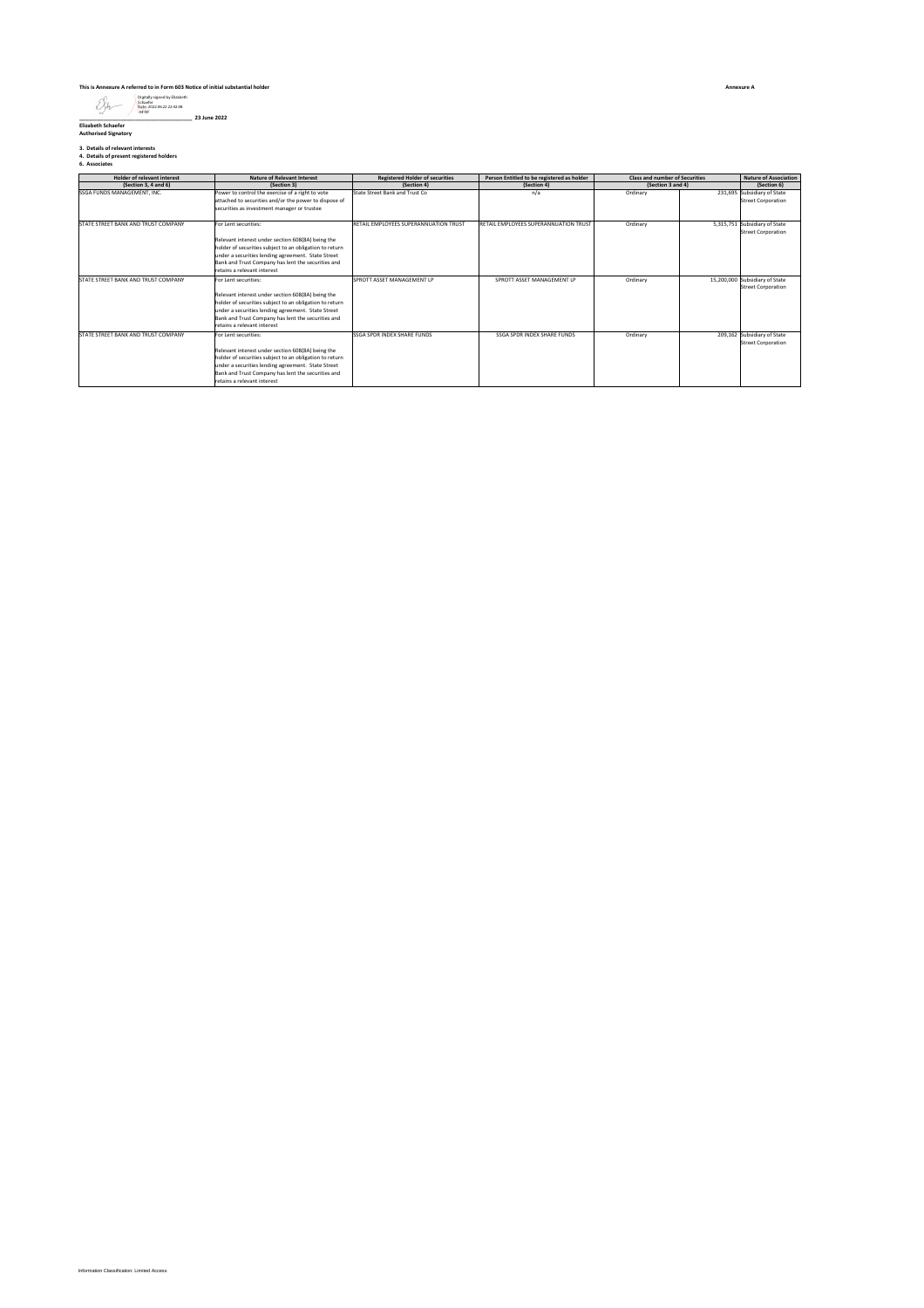### **This is Annexure B referred to in Form 603 Notice of initial substantial holder**

# **Elizabeth Schaefer Authorised Signatory 5. Consideration**

| <b>Elizabeth Schaefer</b><br><b>Authorised Signatory</b><br>5. Consideration |                            |                                                                                                                                                                                         |                      |                                                |                 |
|------------------------------------------------------------------------------|----------------------------|-----------------------------------------------------------------------------------------------------------------------------------------------------------------------------------------|----------------------|------------------------------------------------|-----------------|
| Holder of relevant interest                                                  | <b>Date of Acquisition</b> | Nature of transaction                                                                                                                                                                   | <b>Consideration</b> | <b>Class and number of Securities affected</b> |                 |
| STATE STREET GLOBAL ADVISORS, INC.<br>STATE STREET BANK AND TRUST COMPANY    |                            | 09-Mar-2022 In Specie Contribution<br>13-May-2022 Borrowing securities under<br>a securities loan from State<br><b>Street Bank and Trust</b><br>Company - Refer Part A of<br>Annexure E | n/a<br>n/a           | Ordinary<br>Ordinary                           | 1,038<br>91,093 |
| STATE STREET BANK AND TRUST COMPANY                                          | 16-May-2022                | Return of securities under a<br>securities loan from State<br><b>Street Bank and Trust</b><br>Company - Refer Part A of<br>Annexure E                                                   | n/a                  | Ordinary                                       | (91, 093)       |
| STATE STREET BANK AND TRUST COMPANY                                          |                            | 13-May-2022 Borrowing securities under<br>a securities loan from State<br><b>Street Bank and Trust</b><br>Company - Boston Branch -<br>Refer Part A of Annexure E                       | n/a                  | Ordinary                                       | 91,093          |
| STATE STREET BANK AND TRUST COMPANY                                          |                            | 01-Jun-2022 Return of securities under a<br>securities loan from State<br><b>Street Bank and Trust</b><br>Company - Boston Branch -<br>Refer Part A of Annexure E                       | n/a                  | Ordinary                                       | (91,093)        |
| STATE STREET BANK AND TRUST COMPANY                                          |                            | 16-May-2022 Borrowing securities under<br>a securities loan from State<br><b>Street Bank and Trust</b><br>Company - Toronto Branch<br>- Refer Part A of Annexure                        | n/a                  | Ordinary                                       | 91,093          |
| STATE STREET BANK AND TRUST COMPANY                                          |                            | 01-Jun-2022 Return of securities under a<br>securities loan from State<br><b>Street Bank and Trust</b><br>Company - Toronto Branch<br>- Refer Part A of Annexure                        | n/a                  | Ordinary                                       | (91,093)        |
| STATE STREET BANK AND TRUST COMPANY                                          |                            | 13-May-2022 Lending securities under a<br>securities loan to State<br><b>Street Bank and Trust</b><br>Company - Refer Part B of<br>Annexure E                                           | n/a                  | Ordinary                                       | 91,093          |
| STATE STREET BANK AND TRUST COMPANY                                          |                            | 16-May-2022 Lending securities under a<br>securities loan to State<br><b>Street Bank and Trust</b><br>Company - Refer Part B of<br>Annexure E                                           | n/a                  | Ordinary                                       | 91,093          |
| STATE STREET BANK AND TRUST COMPANY                                          |                            | 01-Jun-2022 Return of securities under<br>a securities loan by State<br><b>Street Bank and Trust</b><br>Company - Refer Part B of<br>Annexure E                                         | n/a                  | Ordinary                                       | (182, 186)      |
| STATE STREET BANK AND TRUST COMPANY                                          |                            | 13-May-2022 Lending securities under a<br>securities loan to<br>ARROWSTREET CANADA<br><b>GLOBAL WORLD ALPHA</b><br><b>EXTENSION FUND I-Refer</b><br>Part B of Annexure E                | n/a                  | Ordinary                                       | 91,093          |
| STATE STREET BANK AND TRUST COMPANY                                          |                            | 16-May-2022 Return of securities under<br>a securities loan by<br>ARROWSTREET CANADA<br><b>GLOBAL WORLD ALPHA</b><br><b>EXTENSION FUND I-Refer</b><br>Part B of Annexure E              | n/a                  | Ordinary                                       | (91,093)        |
| STATE STREET BANK AND TRUST COMPANY                                          |                            | 18-May-2022 Lending securities under a<br>securities loan to THE<br>MORGAN STANLEY<br>GROUP-Refer Part A of<br>Annexure D                                                               | n/a                  | Ordinary                                       | 50,000          |
| STATE STREET BANK AND TRUST COMPANY                                          |                            | 25-May-2022 Return of securities under<br>a securities loan by THE<br>MORGAN STANLEY<br>GROUP-Refer Part A of<br>Annexure D                                                             | n/a                  | Ordinary                                       | (50,000)        |
| STATE STREET BANK AND TRUST COMPANY                                          |                            | 05-Apr-2022 Lending securities under a<br>securities loan to THE<br>BARCLAYS GROUP- Refer<br>Part A of Annexure D                                                                       | n/a                  | Ordinary                                       | 100,000         |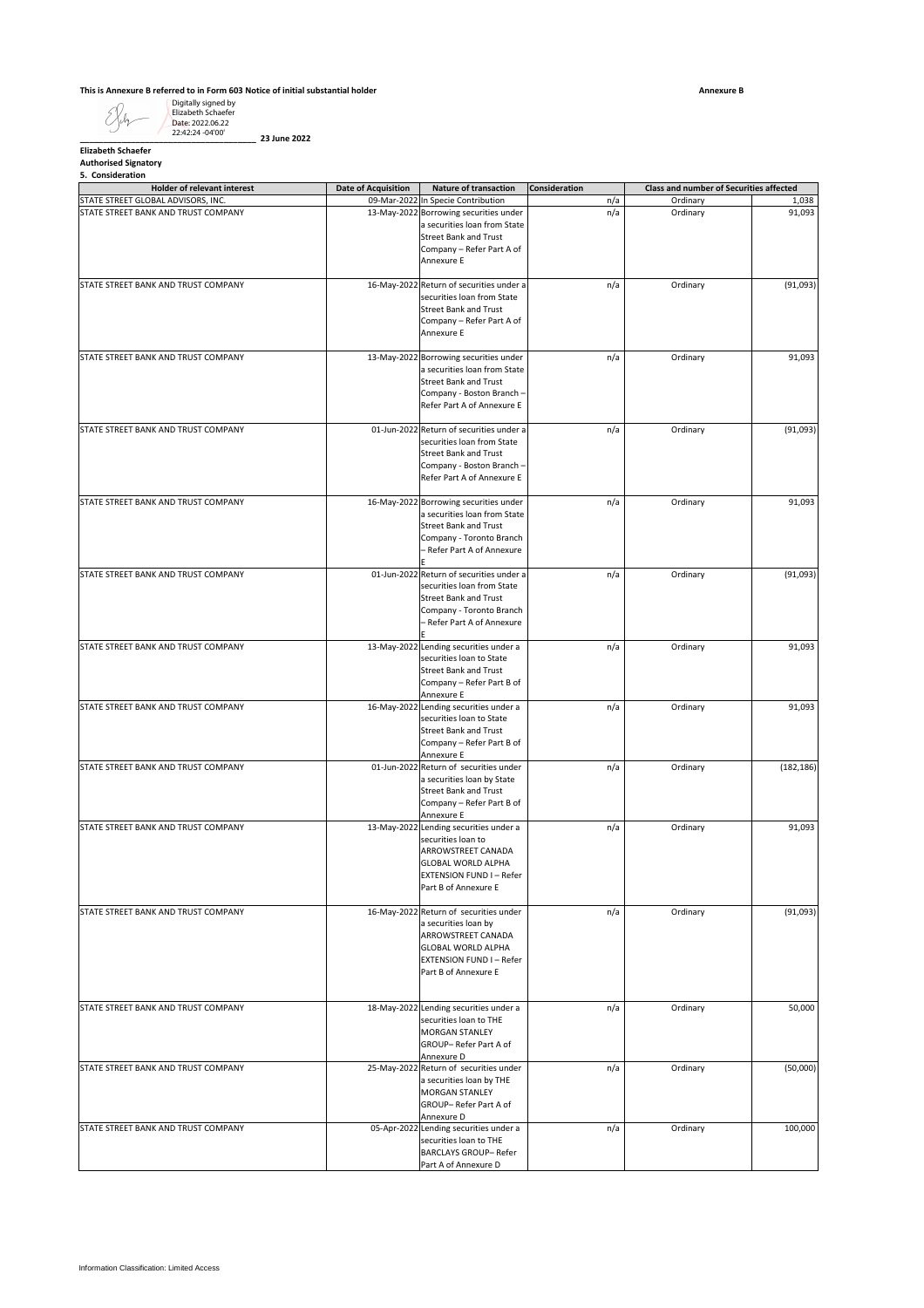| STATE STREET BANK AND TRUST COMPANY | 04-Apr-2022 Lending securities under a<br>securities loan to THE<br><b>CREDIT SUISSE GROUP-</b><br>Refer Part A of Annexure D                       | n/a | Ordinary | 500,000    |
|-------------------------------------|-----------------------------------------------------------------------------------------------------------------------------------------------------|-----|----------|------------|
| STATE STREET BANK AND TRUST COMPANY | 06-Apr-2022 Lending securities under a<br>securities loan to THE<br><b>CREDIT SUISSE GROUP-</b><br>Refer Part A of Annexure D                       | n/a | Ordinary | 547,686    |
| STATE STREET BANK AND TRUST COMPANY | 07-Apr-2022 Return of securities under<br>a securities loan by THE<br><b>CREDIT SUISSE GROUP-</b><br>Refer Part A of Annexure D                     | n/a | Ordinary | (197, 469) |
| STATE STREET BANK AND TRUST COMPANY | 08-Apr-2022 Return of securities under<br>a securities loan by THE<br><b>CREDIT SUISSE GROUP-</b><br>Refer Part A of Annexure D                     | n/a | Ordinary | (94, 466)  |
| STATE STREET BANK AND TRUST COMPANY | 12-Apr-2022 Lending securities under a<br>securities loan to THE<br><b>CREDIT SUISSE GROUP-</b><br>Refer Part A of Annexure D                       | n/a | Ordinary | 2,000,000  |
| STATE STREET BANK AND TRUST COMPANY | 10-May-2022 Lending securities under a<br>securities loan to THE<br><b>CREDIT SUISSE GROUP-</b><br>Refer Part A of Annexure D                       | n/a | Ordinary | 1,500,000  |
| STATE STREET BANK AND TRUST COMPANY | 24-May-2022 Lending securities under a<br>securities loan to THE<br><b>CREDIT SUISSE GROUP-</b><br>Refer Part A of Annexure D                       | n/a | Ordinary | 90,000     |
| STATE STREET BANK AND TRUST COMPANY | 11-May-2022 Lending securities under a<br>securities loan to THE<br>GOLDMAN SACHS GROUP-<br>Refer Part A of Annexure D                              | n/a | Ordinary | 750,000    |
| STATE STREET BANK AND TRUST COMPANY | 12-May-2022 Lending securities under a<br>securities loan to THE<br>GOLDMAN SACHS GROUP-<br>Refer Part A of Annexure D                              | n/a | Ordinary | 120,000    |
| STATE STREET BANK AND TRUST COMPANY | 12-May-2022 Lending securities under a<br>securities loan to THE<br>STATE STREET GROUP-<br>Refer Part A of Annexure D                               | n/a | Ordinary | 91,093     |
| STATE STREET BANK AND TRUST COMPANY | 16-May-2022 Return of securities under<br>a securities loan by THE<br>STATE STREET GROUP-<br>Refer Part A of Annexure D                             | n/a | Ordinary | (91,093)   |
| STATE STREET BANK AND TRUST COMPANY | 04-Apr-2022 Lending securities under a<br>securities loan to UBS<br>SECURITIES AUSTRALIA<br>LTD-Refer Part A of<br>Annexure D                       | n/a | Ordinary | 500,000    |
| STATE STREET BANK AND TRUST COMPANY | 07-Apr-2022 Return of securities under<br>a securities loan by UBS<br>SECURITIES AUSTRALIA<br>LTD-Refer Part A of<br>Annexure D                     | n/a | Ordinary | (77, 043)  |
| STATE STREET BANK AND TRUST COMPANY | 08-Apr-2022 Return of securities under<br>a securities loan by UBS<br>SECURITIES AUSTRALIA<br>LTD-Refer Part A of<br>Annexure D                     | n/a | Ordinary | (366, 194) |
| STATE STREET BANK AND TRUST COMPANY | 12-Apr-2022 Return of securities under<br>a securities loan by UBS<br>SECURITIES AUSTRALIA<br>LTD-Refer Part A of<br>Annexure D                     | n/a | Ordinary | (56, 763)  |
| STATE STREET BANK AND TRUST COMPANY | 03-Jun-2022 Lending securities under a<br>securities loan to BANK OF<br>MONTREAL EUROPE<br>PUBLIC LIMITED<br>COMPANY- Refer Part A of<br>Annexure D | n/a | Ordinary | 3,000,000  |
| STATE STREET BANK AND TRUST COMPANY | 06-Jun-2022 Lending securities under a<br>securities loan to BANK OF<br>MONTREAL EUROPE<br>PUBLIC LIMITED<br>COMPANY- Refer Part A of<br>Annexure D | n/a | Ordinary | 3,000,000  |
| STATE STREET BANK AND TRUST COMPANY | 07-Jun-2022 Lending securities under a<br>securities loan to BANK OF<br>MONTREAL EUROPE<br>PUBLIC LIMITED<br>COMPANY- Refer Part A of<br>Annexure D | n/a | Ordinary | 3,000,000  |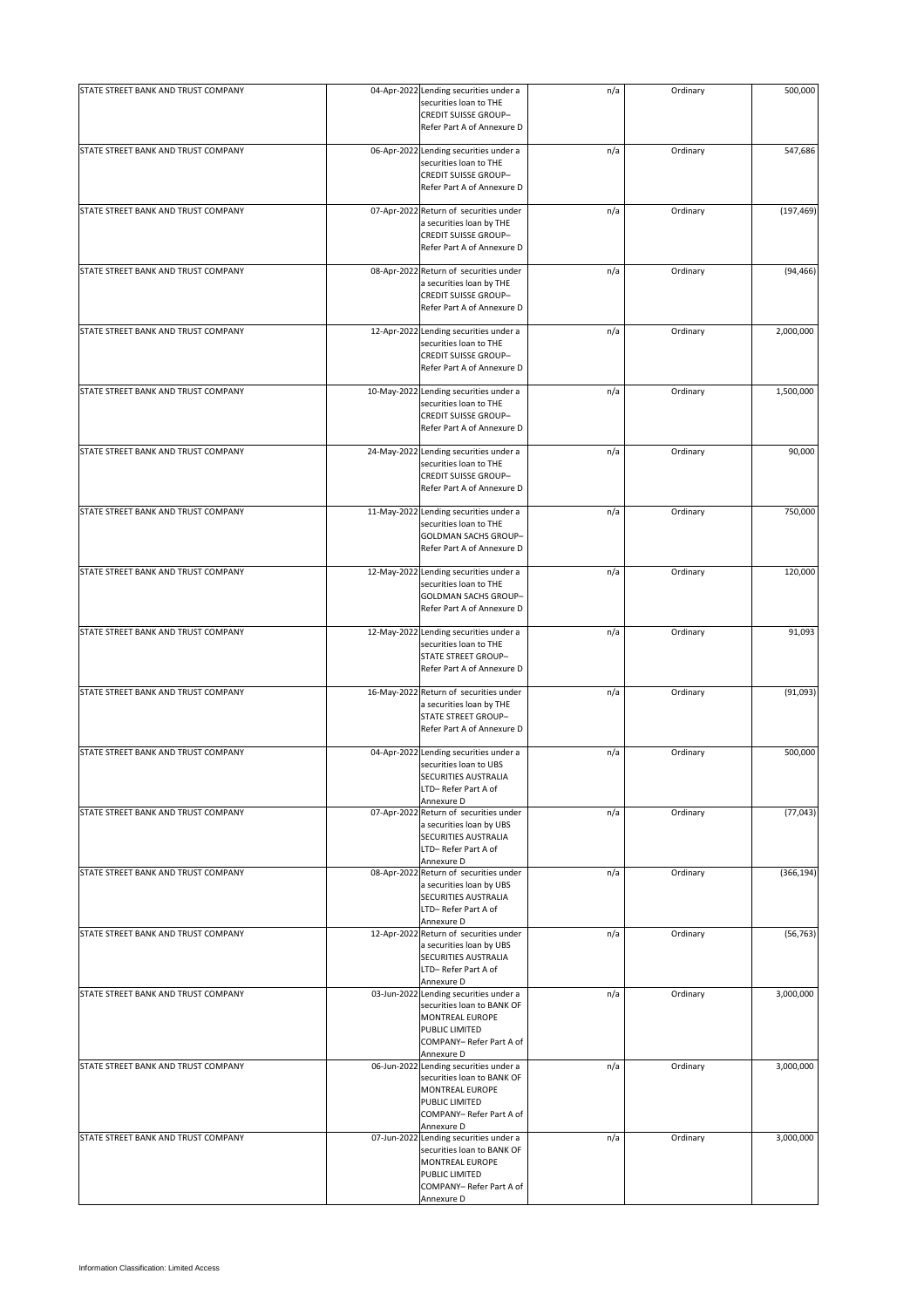| STATE STREET BANK AND TRUST COMPANY        | 21-Jun-2022 Lending securities under a<br>securities loan to THE<br><b>GOLDMAN SACHS GROUP-</b><br>Refer Part A of Annexure D   | n/a | Ordinary | 5,700,000 |
|--------------------------------------------|---------------------------------------------------------------------------------------------------------------------------------|-----|----------|-----------|
| STATE STREET BANK AND TRUST COMPANY        | 13-Jun-2022 Lending securities under a<br>securities loan to THE J.P.<br>MORGAN CHASE GROUP-<br>Refer Part A of Annexure D      | n/a | Ordinary | 500,000   |
| STATE STREET BANK AND TRUST COMPANY        | 01-Apr-2022 Lending securities under a<br>securities loan to THE<br><b>GOLDMAN SACHS GROUP-</b><br>Refer Part A of Annexure D   | n/a | Ordinary | 210,000   |
| <b>STATE STREET BANK AND TRUST COMPANY</b> | 21-Apr-2022 Return of securities under<br>a securities loan by THE<br><b>GOLDMAN SACHS GROUP-</b><br>Refer Part A of Annexure D | n/a | Ordinary | (838)     |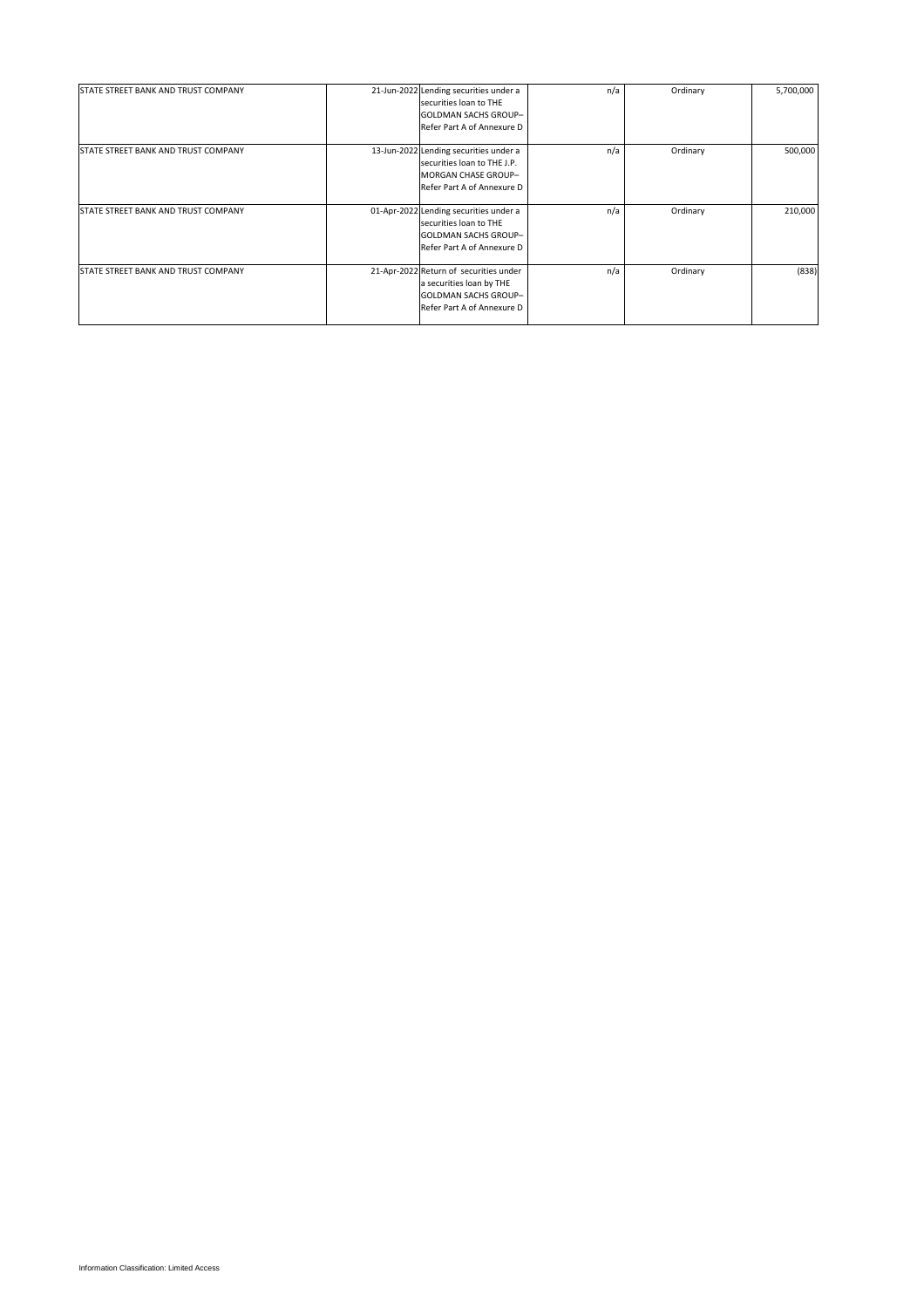#### **This is Annexure C referred to in Form 603 Notice of initial substantial holder**

**Annexure C**

## **Elizabeth Schaefer Authorised Signatory 7. Addresses**

| Digitally signed by<br>Elizabeth Schaefer<br>ŚΧ.<br>Date: 2022.06.22 22:42:38<br>$-04'00'$<br>23 June 2022 |                                                                                                                |  |
|------------------------------------------------------------------------------------------------------------|----------------------------------------------------------------------------------------------------------------|--|
| <b>Elizabeth Schaefer</b><br><b>Authorised Signatory</b><br>7. Addresses                                   |                                                                                                                |  |
| Name                                                                                                       | Address                                                                                                        |  |
| SSGA FUNDS MANAGEMENT, INC.<br>STATE STREET GLOBAL ADVISORS, INC.                                          | Channel Center, 1 Iron Street, Boston MA 02210, United States<br>1 Iron Street, Boston MA 02210, United States |  |
| STATE STREET BANK AND TRUST COMPANY                                                                        | 1 Lincoln Street, Boston MA 02111-2900, United States                                                          |  |
|                                                                                                            |                                                                                                                |  |
|                                                                                                            |                                                                                                                |  |
|                                                                                                            |                                                                                                                |  |
|                                                                                                            |                                                                                                                |  |
|                                                                                                            |                                                                                                                |  |
|                                                                                                            |                                                                                                                |  |
|                                                                                                            |                                                                                                                |  |
|                                                                                                            |                                                                                                                |  |
|                                                                                                            |                                                                                                                |  |
|                                                                                                            |                                                                                                                |  |
|                                                                                                            |                                                                                                                |  |
|                                                                                                            |                                                                                                                |  |
|                                                                                                            |                                                                                                                |  |
|                                                                                                            |                                                                                                                |  |
|                                                                                                            |                                                                                                                |  |
|                                                                                                            |                                                                                                                |  |
|                                                                                                            |                                                                                                                |  |
|                                                                                                            |                                                                                                                |  |
|                                                                                                            |                                                                                                                |  |
|                                                                                                            |                                                                                                                |  |
|                                                                                                            |                                                                                                                |  |
|                                                                                                            |                                                                                                                |  |
|                                                                                                            |                                                                                                                |  |
|                                                                                                            |                                                                                                                |  |
|                                                                                                            |                                                                                                                |  |
|                                                                                                            |                                                                                                                |  |
|                                                                                                            |                                                                                                                |  |
|                                                                                                            |                                                                                                                |  |
|                                                                                                            |                                                                                                                |  |
|                                                                                                            |                                                                                                                |  |
|                                                                                                            |                                                                                                                |  |
|                                                                                                            |                                                                                                                |  |
|                                                                                                            |                                                                                                                |  |
|                                                                                                            |                                                                                                                |  |
|                                                                                                            |                                                                                                                |  |
|                                                                                                            |                                                                                                                |  |
|                                                                                                            |                                                                                                                |  |
|                                                                                                            |                                                                                                                |  |
|                                                                                                            |                                                                                                                |  |
|                                                                                                            |                                                                                                                |  |
|                                                                                                            |                                                                                                                |  |
|                                                                                                            |                                                                                                                |  |
|                                                                                                            |                                                                                                                |  |
|                                                                                                            |                                                                                                                |  |
|                                                                                                            |                                                                                                                |  |
|                                                                                                            |                                                                                                                |  |
|                                                                                                            |                                                                                                                |  |
|                                                                                                            |                                                                                                                |  |
|                                                                                                            |                                                                                                                |  |
|                                                                                                            |                                                                                                                |  |
|                                                                                                            |                                                                                                                |  |
|                                                                                                            |                                                                                                                |  |
|                                                                                                            |                                                                                                                |  |
|                                                                                                            |                                                                                                                |  |
|                                                                                                            |                                                                                                                |  |
|                                                                                                            |                                                                                                                |  |
| Information Classification: Limited Access                                                                 |                                                                                                                |  |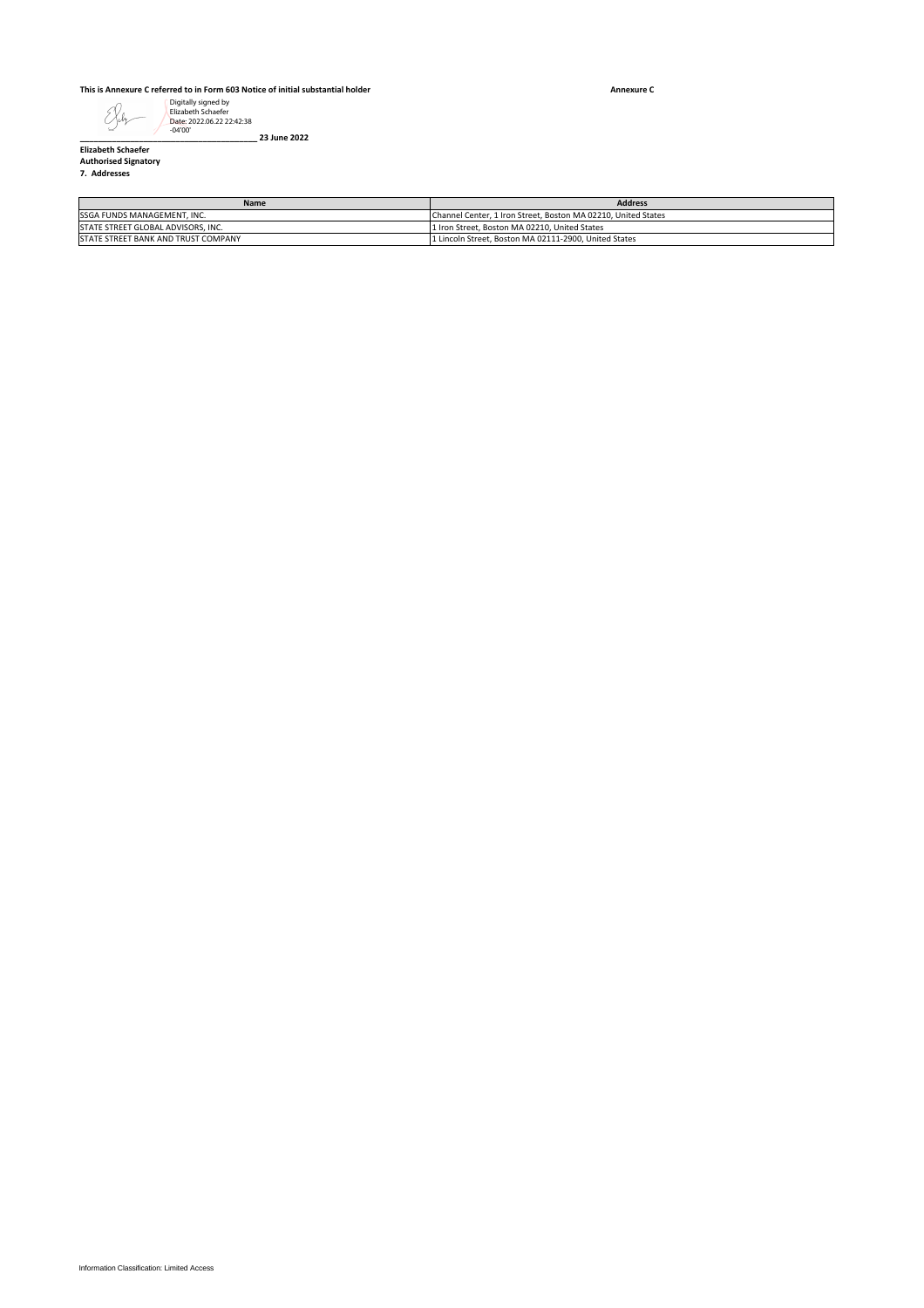#### **This is Annexure D referred to in Form 603 Notice of initial substantial holder**

**Annexure D**

**Elizabeth Schaefer**

EJih

Digitally signed by Elizabeth Schaefer Date: 2022.06.22 22:42:54 -04'00'

**\_\_\_\_\_\_\_\_\_\_\_\_\_\_\_\_\_\_\_\_\_\_\_\_\_\_\_\_\_\_\_\_\_\_\_\_\_\_\_\_\_\_\_\_\_\_\_\_\_ 23 June 2022**

**Authorised Signatory**

State Street Bank and Trust Company will, if requested by the company or responsible entity to whom this form must be given under the Corporations Act 2001 (Cth) or if requested by the Australian<br>Securities and Investment

**Part A: For relevant interests arising out of lending securities - State Street Bank and Trust Company acquires relevant interest as lender of the securities under securities lending authorisation agreement, subject to obligation to return under the agreement. (State Street Bank and Trust Company has lent the securities and retains relevant interest as per Part B of this Annexure.)**

| Type of agreement                                                                         | Securities Lending Authorisation Agreement/ Global Master Securities Lending Agreement/ Securities Loan           |
|-------------------------------------------------------------------------------------------|-------------------------------------------------------------------------------------------------------------------|
|                                                                                           | Agreement                                                                                                         |
| Parties to agreement                                                                      | (1) State Street Bank and Trust Company                                                                           |
|                                                                                           | (2) The entity referred to in the relevant part of Annexure B to this notice                                      |
| Can the parties exercise voting rights attaching to the securities?                       | $(1)$ No                                                                                                          |
|                                                                                           | (2) Yes. (Borrower has the right to vote, but may on-lend securities)                                             |
| If yes, in what circumstances                                                             | (1) Only if instructed to by the borrower                                                                         |
|                                                                                           | (2) As determined by the owner of the securities                                                                  |
| Transfer date                                                                             | The dates on which the securities were delivered by State Street Bank and Trust Company as lender are set out in  |
|                                                                                           | Annexure B to this notice                                                                                         |
| Scheduled return date                                                                     | No scheduled return date                                                                                          |
| Does the borrower have the right to return the securities early?                          | No scheduled return date. Borrower can return securities or equivalent securities at any time subject to giving   |
|                                                                                           | notice                                                                                                            |
| If yes, in what circumstances                                                             | Borrower can return securities or equivalent securities at any time subject to giving notice                      |
| Does the lender have the right to recall the securities early (ie before the scheduled    | No scheduled return date. Lender can require return of securities or equivalent securities at any time subject to |
| return date)?                                                                             | giving notice                                                                                                     |
| If yes, in what circumstances                                                             | Lender can require return of securities or equivalent securities at any time subject to giving notice             |
| Are there any circumstances in which the borrower is not required to return securities or | <b>No</b>                                                                                                         |
| equivalent securities on settlement?                                                      |                                                                                                                   |
| If yes, detail any exceptions                                                             | n/a                                                                                                               |
|                                                                                           |                                                                                                                   |

Part B: For relevant interests arising out of lending securities - State Street Bank and Trust Company acquires a relevant interest in securities through taking a security interest ("title transfer") over the<br>securities as

| Type of agreement                                                                                                 | Global Master Securities Lending Agreement                                                                              |
|-------------------------------------------------------------------------------------------------------------------|-------------------------------------------------------------------------------------------------------------------------|
|                                                                                                                   | Securities Lending Authorisation Agreement                                                                              |
| Parties to agreement                                                                                              | (1) State Street Bank and Trust Company                                                                                 |
|                                                                                                                   | (2) The entity referred to in the relevant part of Annexure B to this notice                                            |
| Can the parties exercise voting rights attaching to the securities?                                               | (1) Yes, but only if the borrower defaults and ownership is enforced                                                    |
|                                                                                                                   | $(2)$ Yes                                                                                                               |
| If yes, in what circumstances                                                                                     | (1) Only if the borrower defaults and ownership is enforced                                                             |
|                                                                                                                   | In accordance with ordinary rights as registered holder, either directly or through nominee holder<br>(2)               |
|                                                                                                                   |                                                                                                                         |
| Transfer date                                                                                                     | The dates on which the securities were transferred, as indicated in Annexure B to this notice                           |
| Scheduled return date                                                                                             | No scheduled return date. Securities collateral is returned on termination of related securities loan                   |
| Does the borrower have the right to have the securities returned early?                                           | No scheduled return date. Securities collateral is returned on termination of related securities loan or the provision  |
|                                                                                                                   | of alternative collateral                                                                                               |
| If yes, in what circumstances                                                                                     | At any time subject to returning the borrowed securities or equivalent securities or providing alternative collateral   |
|                                                                                                                   |                                                                                                                         |
| Are there any circumstances in which the lender is not required to return securities<br>collateral on settlement? | No, assuming the borrower returns the borrowed securities or equivalent securities                                      |
|                                                                                                                   |                                                                                                                         |
| If yes, detail any exceptions                                                                                     | n/a (lender must return securities collateral if the borrower returns the borrowed securities or equivalent securities) |
|                                                                                                                   |                                                                                                                         |
|                                                                                                                   |                                                                                                                         |